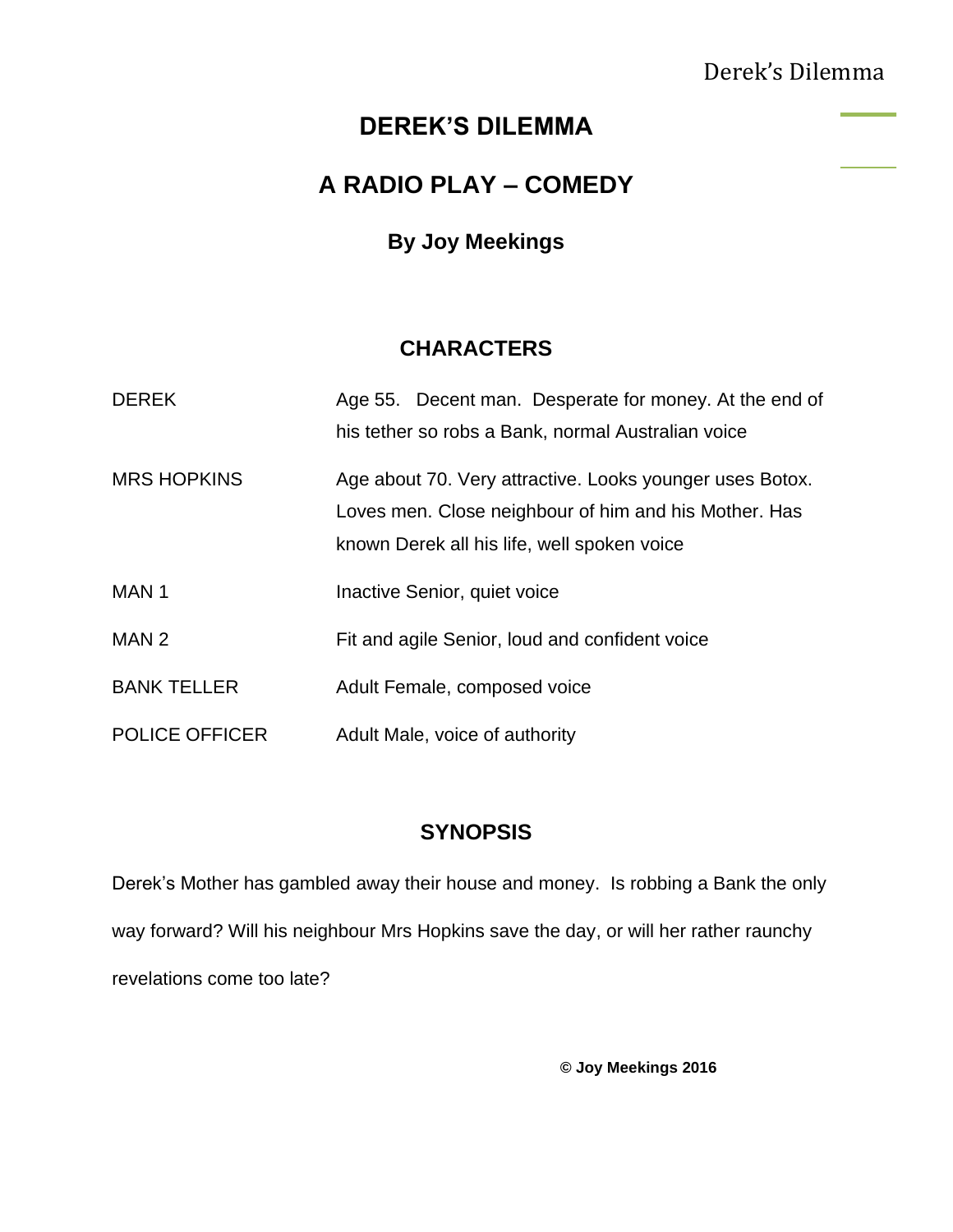#### **SCENE 1**

1

# **AUDIO INSIDE A BANK, PEOPLE SPEAKING VERY SOFTLY, VOICEOVER SAYING "TICKET NO. 54 TO BANK TELLER NO. 1". LARGE DOORS OPEN, TRAFFIC NOISE, THEN DOORS CLOSE**

- DEREK (*shouts*) OK everyone! This is a hold up! On the floor now!
- MAN 1 Crikey not a Bank robbery!
- MAN 2 Yeah and by a bloke dressed up as a Clown whatever next?
- MRS H I'm sorry, but I can't possibly get on the floor. I've got such sore knees and hips. I suffer terribly from arthritis, it's really unpleasant.
- MAN 1 I'd rather not. I'd probably get down, but I wouldn't be able to get up again.
- DEREK Oh for goodness sake, could you both just go and sit on a chair then!
- MRS H Thank you so much.
- MAN 1 Cheers Mate!

#### **AUDIO SOUND OF FOOTSTEPS THEN CHAIRS BEING PULLED OUT**

- MAN 2 (*show off voice*) I can get down and get up again! Got new hips. Marvellous! Look I'll show you!
- DEREK (*says in utter frustration*) For goodness sake get up! This is not a "Gym for Geriatrics" session you know! Just go and sit over there with the other two, where I can see you. Don't try to be a Hero either. I've got a gun in my bag. I'll use it if I have to!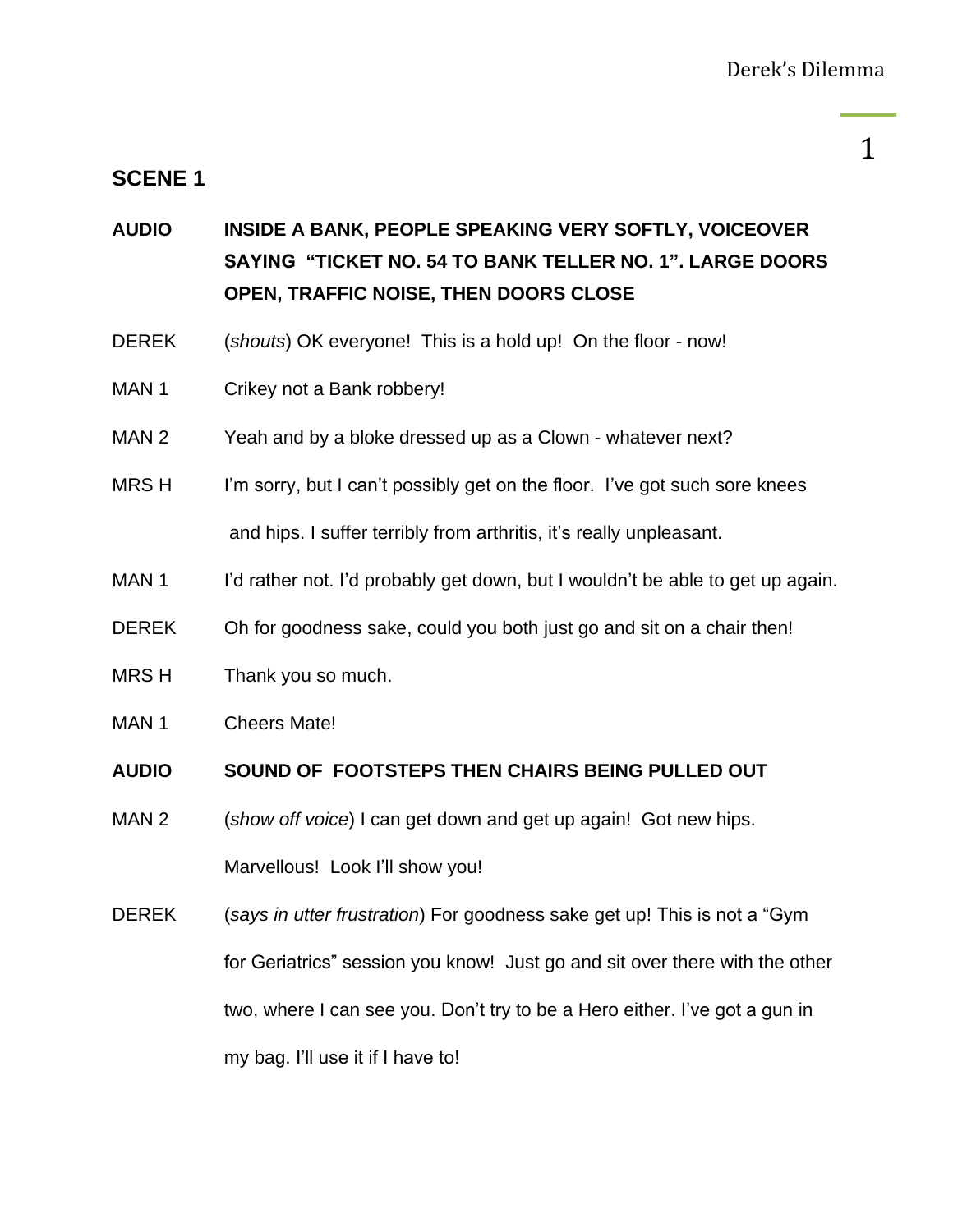- MAN 2 There's no need to get aggressive. Bit out of character for a clown! (*chuckles to himself*).
- MRS H Is that you Derek? I'd know your voice anywhere! Whatever are you doing dressed up in a silly Clown wig and red nose?
- DEREK (*in disbelief*)WHO are YOU?
- MRS H Its Mrs Hopkins from No  $42 1$  live next door to you and your Mother.
- DEREK I hardly recognise you Mrs H. You look quite different from the last time I saw you. Can't quite figure out why though?
- MRS H Well I've recently had some work done. Botox is simply amazing*.* The years just melt away!
- DEREK It's certainly worked wonders for you. But why would you have to be at this Bank, on this particular day?
- MRS H It's my local Bank Derek, and it's Pension Day. That's why the other Seniors are here too. Same day, every fortnight. Do our banking and get our money out.
- MAN 1 Yes we do.
- MAN 2 Yep, every two weeks like clockwork.
- DEREK Sounds like a Pension Day Social Club! I knew I should have planned this better and really checked things out.
- MRS H I just can't believe it's you. Whatever's going on? Your Mother would be so upset if she knew what you were doing.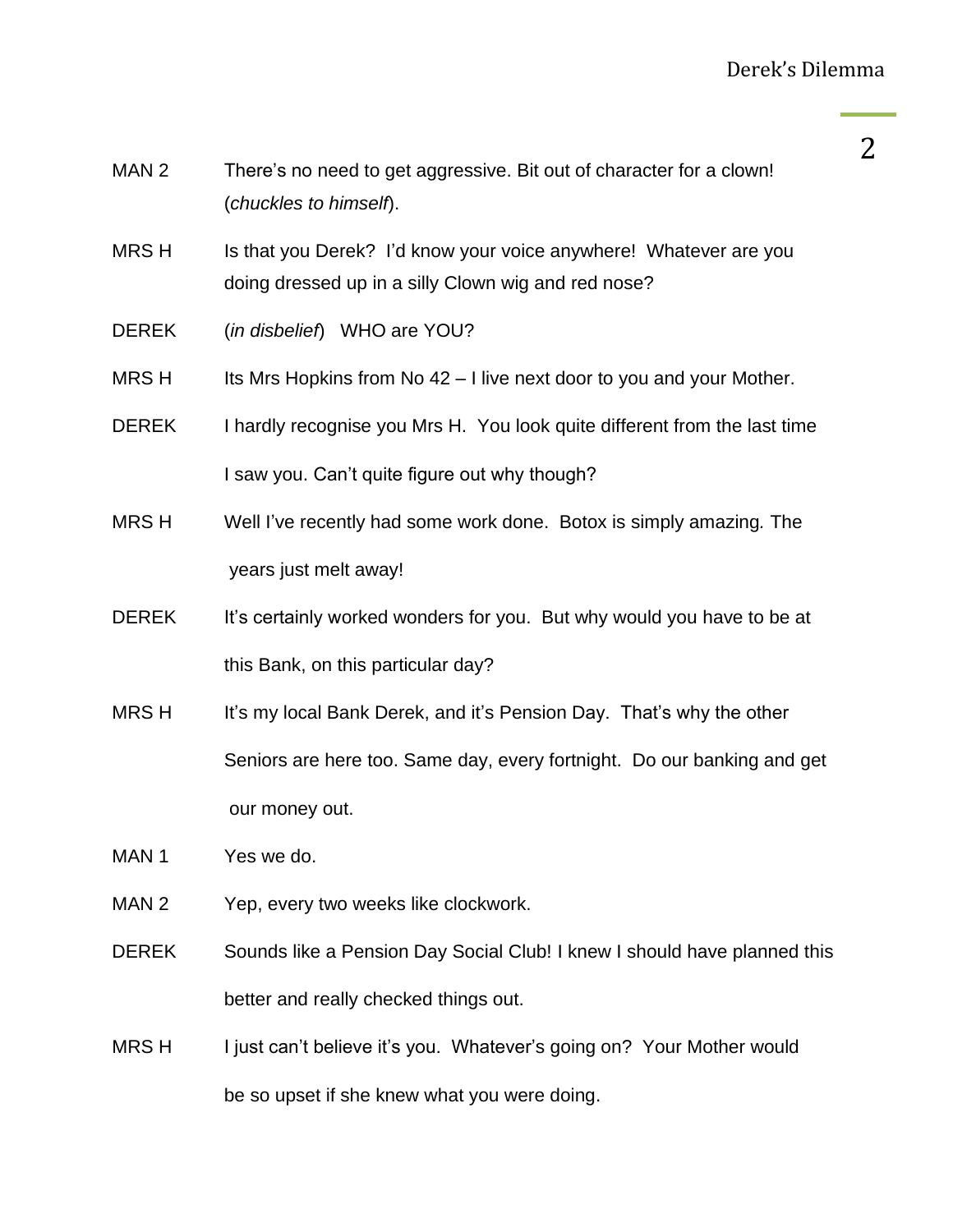- DEREK (*frustrated*) I'm doing this because of her!
- MRS H Why? Whatever has happened?
- DEREK At 75 she decided to go to the U3A class "Computers for Beginners". She took to it like a duck to water. Got herself an iPad, then she stumbles upon online gambling.
- MRS H (*quizzical*) Your Mother .... an iPad ... online gambling?
- DEREK I know Mrs H it's hard to believe isn't it? But worse was to come, she became totally addicted to it!
- MRS H Goodness me. How awful for you.
- DEREK Then she goes to another U3A class "How to Enjoy your Retirement" and finds out she can remortgage the house. So that's gone too! Not a penny left. Nothing!
- MAN 1 You hear a lot about gambling addiction these days.
- DEREK But it's really bad news when it's your own Mother!
- MRS H Well robbing a Bank won't help will it?
- DEREK The money I get here will give me a chance for some breathing space. I need to figure out what to do next. I'm at my wit's end!
- BANK TELLER Derek, you won't get any money today. While you've been talking, I've activated the security alarm, all the safety shields and doors are locked. The Police are on their way.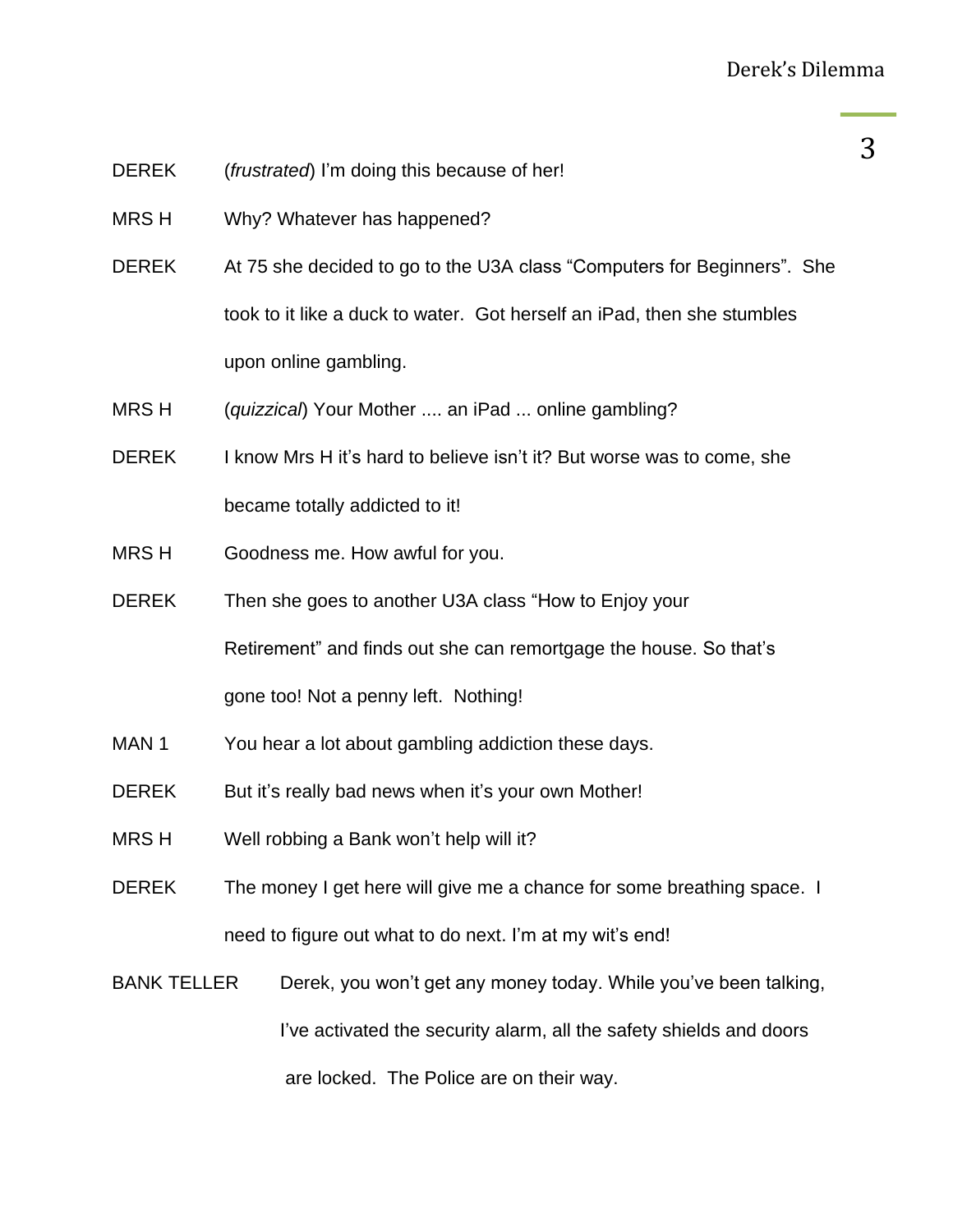- DEREK Nothing is going right! May as well shoot myself, but I don't even have a gun, let alone a loaded one!
- MRS H Whatever have you got in that bag, if it's not a gun?
- DEREK It's just a lump of wood. Can't even rob a bank! Can't kill myself! I'm totally useless! A waste of space!!
- MAN 1 (*encouraging voice*) Come on Mate, buck up, there has to be a job for you somewhere that will get you back on track?
- DEREK I got retrenched last year. Been trying to find work ever since. It's just so hard at 55. I only get a small allowance from Centrelink. She lost the lot!
- MAN 2 How about being a Lollipop man? I hear there's a shortage of them at the moment. I reckon you'd be good at that. Steady job. I think the pay's good too. Use your clown wig, make the kids laugh? (*chuckles*)
- DEREK *(voice lifts up*) I do like the sound of that! I'll check it out. Thanks. I'm actually starting to feel better!
- MRS H Derek, I've just remembered something your dear departed Father told me about his blue chip shares.
- DEREK (*suspiciously*) What blue chip shares?
- MRS H He said he had thousands of them.
- DEREK What? That's personal! Why would he tell you?
- MRS H Well, we were extremely close at one time.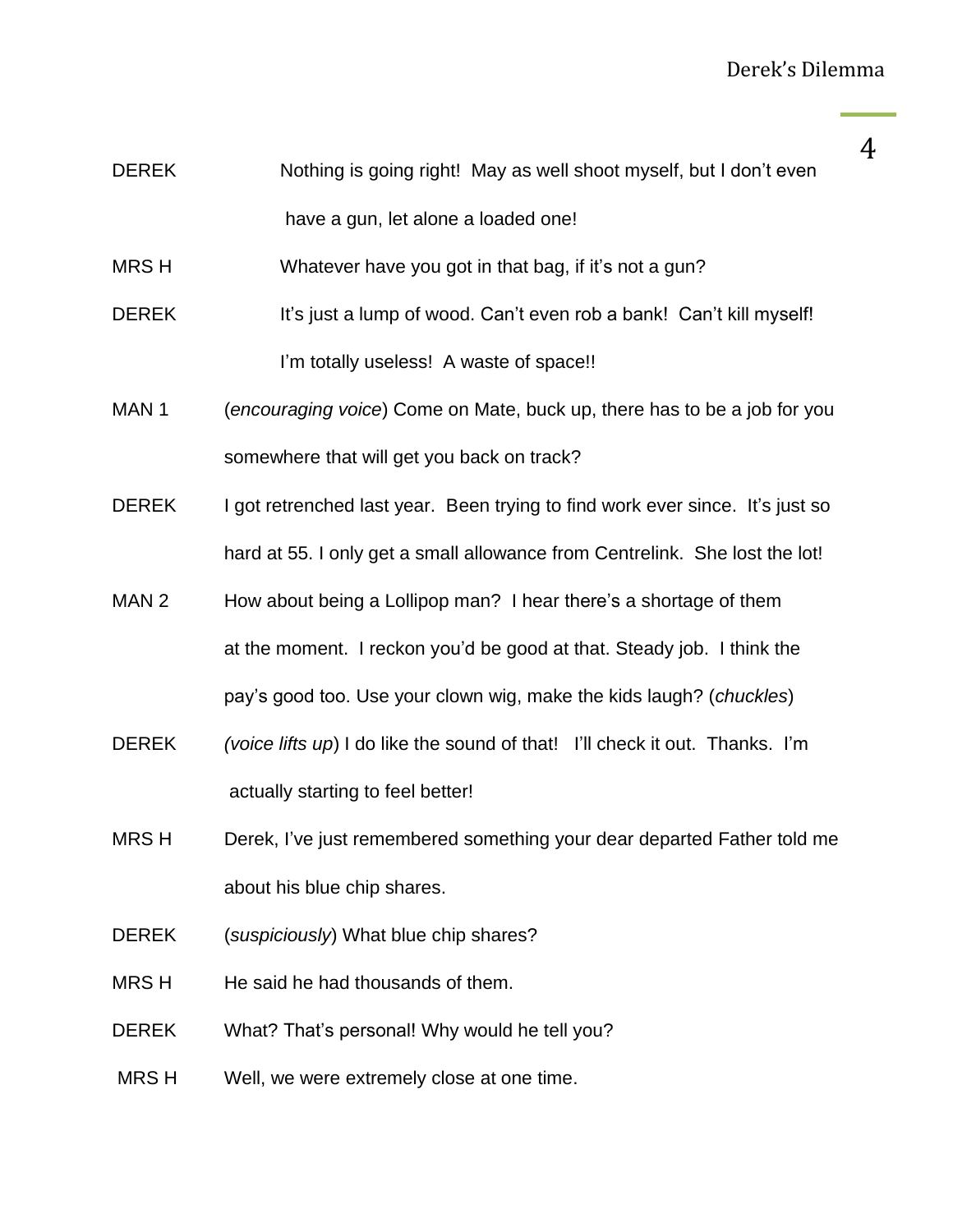- DEREK (*quizzical*) Close? Exactly how close?
- MRS H Well, if you must know, we had an affair for many years.
- DEREK (*shocked*) Good grief!

**Others in the Bank say lots of oohs and ahhs, goodness me, etc**

- MRS H My marriage was not a good one, but I had the children to think of and mmm....well, back then you never got divorced. Your Father and I just sort of 'clicked'. He was such a lovely man.
- DEREK Crikey Mrs H, this is really hard to take in! I only hope my Mother never knew about it?
- MRS H Oh no, we were very discreet Derek. I'm sure she had no idea. I just recall him saying that he had inherited a vast amount of shares, and could sell them if ever times got really tough.
- DEREK Amazing! The shares were never mentioned in his Will. If only I'd known about them. I'll track them down if it's the last thing I do! (*pause*) Just as well I saw you here today eh Mrs H? Maybe some good will come out of this awful mess after all?

#### **AUDIO POLICE SIREN. CAR DOOR OPENS AND CLOSES.**

- POLICE OFFICER (*shouts*) Police open up!
- BANK TELLER OK, please hold on, I'll release the doors for you

#### **AUDIO SOUND OF DOORS OPENING THEN CLOSING, HEAVY FOOTSTEPS**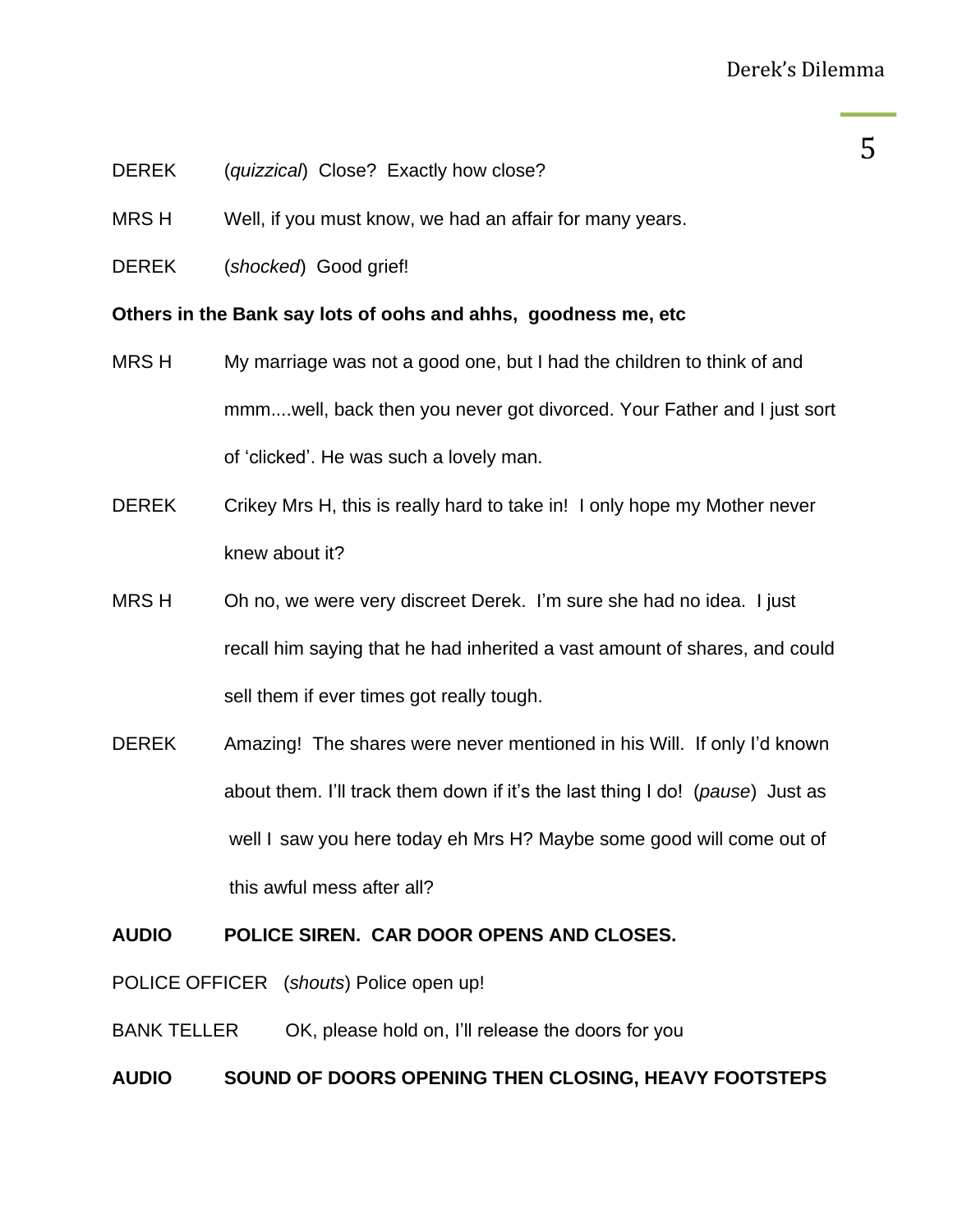POLICE OFFICER Well, you must be the Clown who's robbing the Bank then?

DEREK Guilty as charged, Officer.

POLICE OFFICER Hands behind your back please Sir.

**AUDIO METALIC CLIC OF HANDCUFFS**

MRS H Oh Officer please be kind to him. Do you have to use those awful handcuffs?

POLICE OFFICER Yes I do Madam.

MRS H I've known Derek his whole life. Always such a polite little boy growing up. He was a Boy Scout. Looked so smart in his uniform. Adores animals. Loves his Mother. Never been violent. He's a really good man.

POLICE OFFICER A good man you say? Madam, good men don't attempt armed robbery, it's a serious offence!

MRS H He's just going through a bad patch at the moment. Not

himself at all. I mean he doesn't even have a real gun.

He only has a piece of wood in a bag! Just pretending.

MAN 1 That's right, he didn't scare any of us.

MAN 2 What Clown would? (*laughs*)